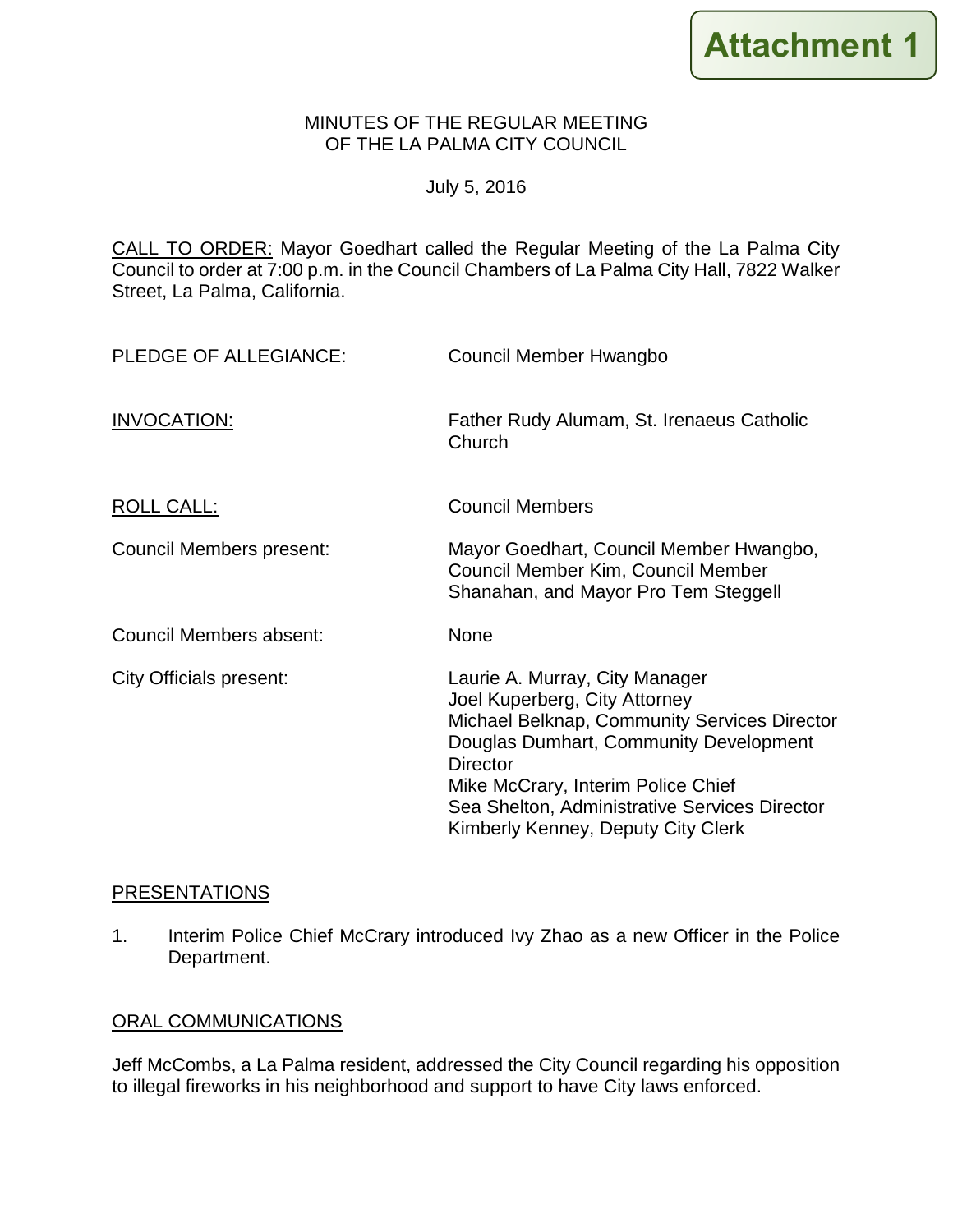City Council Meeting July 5, 2016 Page 2

Interim Police Chief McCrary responded that the Police Department confiscated numerous illegal fireworks last night, but without an address, it would be hard to answer if it was his area that was responded to; that the adjacent City, Buena Park had a large number fireworks being set off; encouraged the public to come forward with more information; and that he would investigate the matter further.

Robert Carruth, a La Palma resident, addressed the City Council regarding his previous comments at a City Council meeting; noted his opposition to the City's response; opposed the lack of response to specific requests for records; and closed by encouraging public comments be treated respectfully and equally.

## RECESS THE CITY COUNCIL AND CONVENE AS THE CITY OF LA PALMA AS [SUCCESSOR AGENCY TO THE DISSOLVED COMMUNITY DEVELOPMENT](http://lapalma.granicus.com/MediaPlayer.php?view_id=&clip_id=1017&meta_id=134761)  [COMMISSION AT 7:11 P.M.](http://lapalma.granicus.com/MediaPlayer.php?view_id=&clip_id=1017&meta_id=134761)

Deputy City Clerk Kenney stated, "The City Council will now recess and convene as the Successor Agency to the Dissolved Community Development Commission of the City La Palma. Members of the La Palma City Council receive no compensation or stipend as a result of convening or participating in the Successor Agency or otherwise as serving as members of the Successor Agency."

## [CONSENT CALENDAR](http://lapalma.granicus.com/MediaPlayer.php?view_id=&clip_id=1017&meta_id=134763)

A. [Approval of Successor Agency Minutes](http://lapalma.granicus.com/MediaPlayer.php?view_id=&clip_id=1017&meta_id=134764)

Minutes of the June 21, 2016, Regular Meeting of the Successor Agency.

Council Member Kim made a motion to approve Consent Calendar Item A.

The motion was seconded by Mayor Pro Tem Steggell and carried on the following vote:

- AYES: Mayor Goedhart, Council Member Hwangbo, Council Member Kim, Council Member Shanahan, and Mayor Pro Tem Steggell
- NOES: None

## PUBLIC HEARINGS

None Scheduled.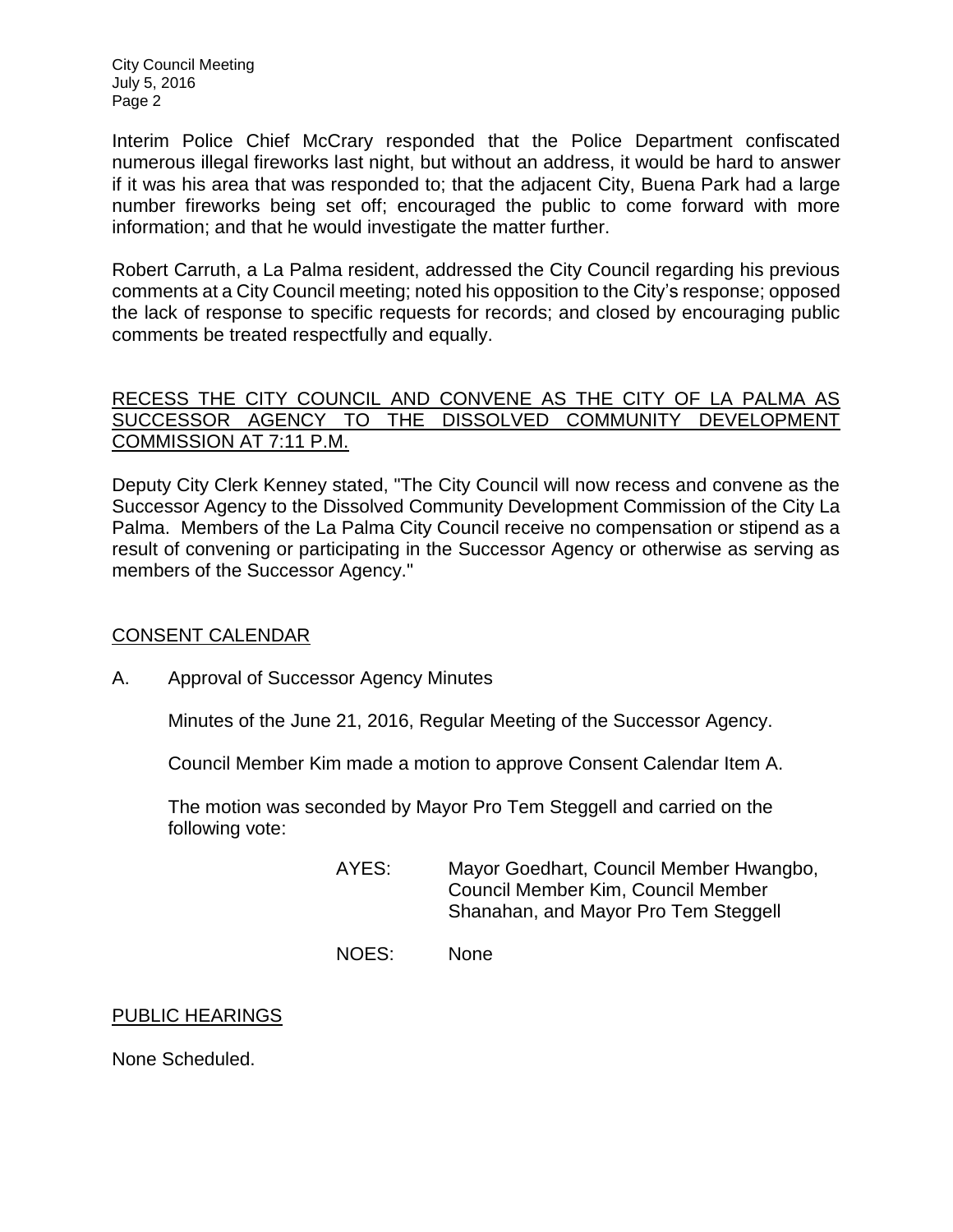City Council Meeting July 5, 2016 Page 3

### REGULAR ITEMS

None Scheduled.

## [ADJOURN THE CITY OF LA PALMA AS SUCCESSOR AGENCY TO THE DISSOLVED](http://lapalma.granicus.com/MediaPlayer.php?view_id=&clip_id=1017&meta_id=134770)  [COMMUNITY DEVELOPMENT COMMISSION, AND RECONVENE AS THE CITY](http://lapalma.granicus.com/MediaPlayer.php?view_id=&clip_id=1017&meta_id=134770)  [COUNCIL AT 7:12 P.M.](http://lapalma.granicus.com/MediaPlayer.php?view_id=&clip_id=1017&meta_id=134770)

### [CONSENT CALENDAR](http://lapalma.granicus.com/MediaPlayer.php?view_id=&clip_id=1017&meta_id=134771)

1. Waive the Reading of All Ordinances

Waive the reading of all Ordinances in their entirety and read by title only.

2. Approval of Council Minutes

Minutes of the June 15, 2016, Special Meeting and the June 21, 2016, Regular Meeting of the City Council.

3. Approval of Register of Demands

Resolution No. 2016-48 approving the Register of Demands for July 5, 2016.

4. Water Conservation Monthly Report for May 2016

Receive and file the Water Conservation Monthly Report for May 2016.

5. Award of Contract to AKAL Consultants for the La Palma Avenue Rehabilitation Project from Moody Street to Valley View Street, City Project No. ST-334, Federal Project No. STPL 5319(016)

Award a professional services agreement in an amount not to exceed \$72,500 to AKAL Consultants for Construction Administration and Management Services for the La Palma Avenue Rehabilitation Project from Moody Street to Valley View Street, City Project No. ST-334, Federal Project No. STPL 5319(016).

Council Member Kim made a motion to approve Consent Calendar Items 1 through 5.

The motion was seconded by Council Member Shanahan and carried on the following vote:

> AYES: Mayor Goedhart, Council Member Hwangbo, Council Member Kim, Council Member Shanahan, and Mayor Pro Tem Steggell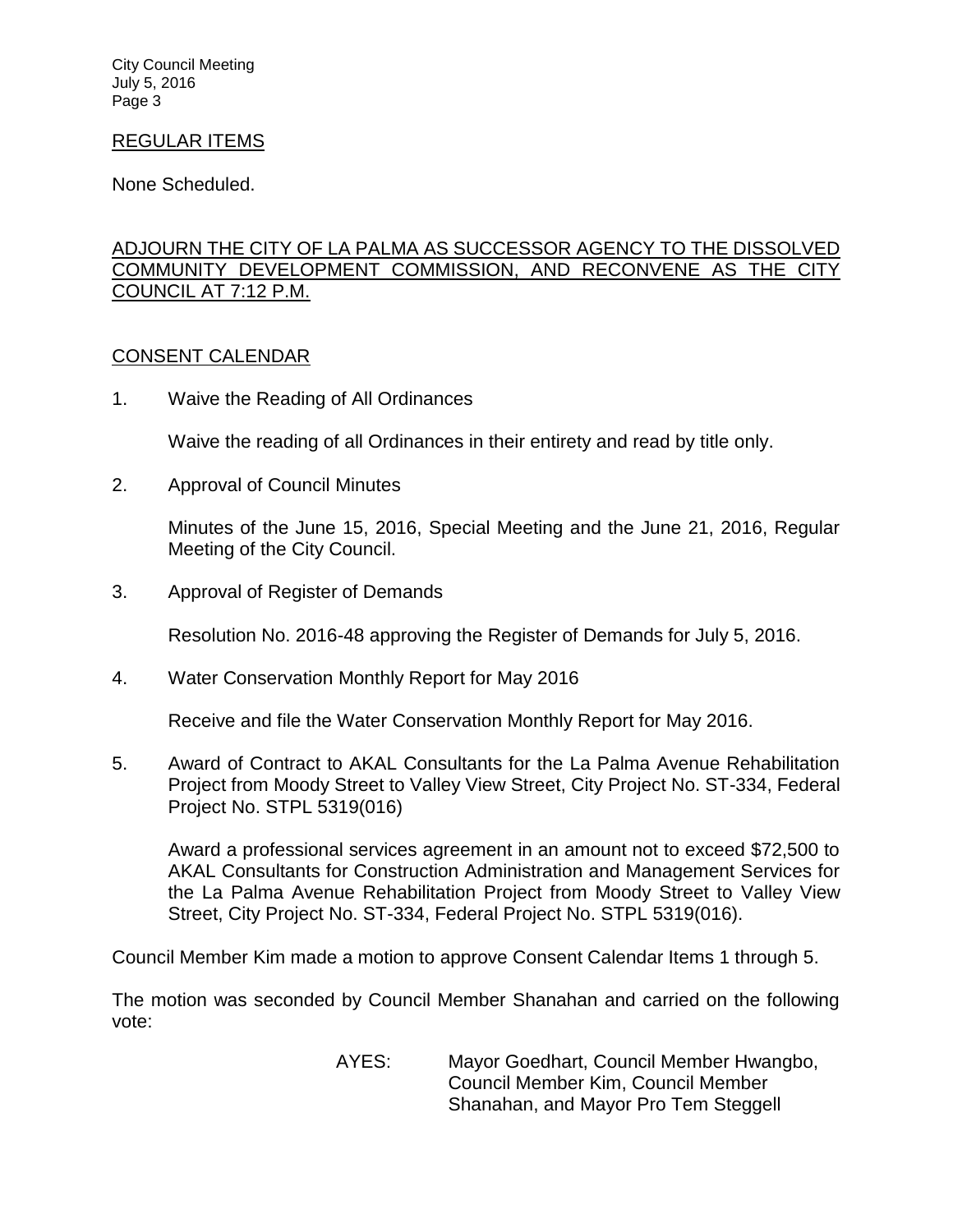#### NOES: None

### PUBLIC HEARING

- 6. [Vacation of a 20-Foot Wide Sidewalk Easement located at 6811 Walker Street](http://lapalma.granicus.com/MediaPlayer.php?view_id=&clip_id=1017&meta_id=134783)
	- a) [Mayor Goedhart re-opened the Public Hearing as to the vacation of the](http://lapalma.granicus.com/MediaPlayer.php?view_id=&clip_id=1017&meta_id=134784)  [sidewalk easement at 7:13 p.m.](http://lapalma.granicus.com/MediaPlayer.php?view_id=&clip_id=1017&meta_id=134784)
	- b) [Community Development Director Dumhart gave the Staff Report](http://lapalma.granicus.com/MediaPlayer.php?view_id=&clip_id=1017&meta_id=134785)
	- c) [Council Comments and Questions:](http://lapalma.granicus.com/MediaPlayer.php?view_id=&clip_id=1017&meta_id=134786)

None

d) [Public Input:](http://lapalma.granicus.com/MediaPlayer.php?view_id=&clip_id=1017&meta_id=134788)

No members of the public wished to speak

- e) [Mayor Goedhart closed the Public Hearing at 7:14 p.m.](http://lapalma.granicus.com/MediaPlayer.php?view_id=&clip_id=1017&meta_id=134790)
- g) [Adopt a Resolution vacating a 20 foot wide sidewalk easement at 6811](http://lapalma.granicus.com/MediaPlayer.php?view_id=&clip_id=1017&meta_id=134791)  [Walker Street](http://lapalma.granicus.com/MediaPlayer.php?view_id=&clip_id=1017&meta_id=134791)

Resolution No. 2016-49 vacating a 20 foot wide sidewalk easement at 6811 Walker Street

Council Member Hwangbo made a motion to adopt Resolution No. 2016-49 vacating a 20 foot wide sidewalk easement at 6811 Walker Street.

The motion was seconded by Council Member Kim and carried on the following vote:

- AYES: Mayor Goedhart, Council Member Hwangbo, Council Member Kim, Council Member Shanahan, and Mayor Pro Tem Steggell
- NOES: None

## [REGULAR ITEMS](http://lapalma.granicus.com/MediaPlayer.php?view_id=&clip_id=1017&meta_id=134795)

7. [Resolution Proposing and Submitting to the Voters at the General Municipal](http://lapalma.granicus.com/MediaPlayer.php?view_id=&clip_id=1017&meta_id=134796)  [Election to be Held on November 8, 2016, a Proposal to Adopt an Initiative](http://lapalma.granicus.com/MediaPlayer.php?view_id=&clip_id=1017&meta_id=134796)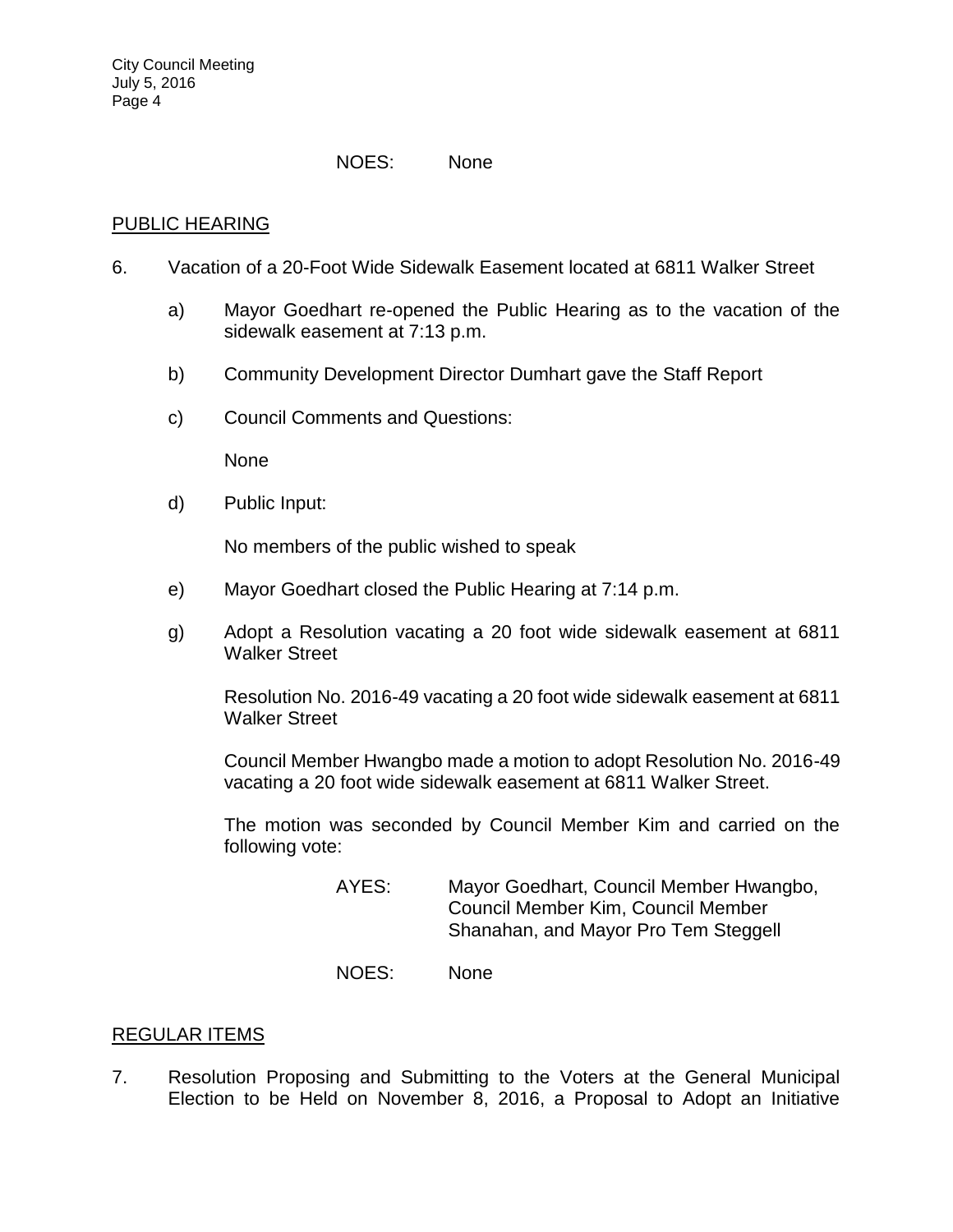[Ordinance Establishing a One Percent Transactions and Use Tax, Directing the](http://lapalma.granicus.com/MediaPlayer.php?view_id=&clip_id=1017&meta_id=134796)  [City Attorney to Prepare an Impartial Analysis, and Authorizing and Setting](http://lapalma.granicus.com/MediaPlayer.php?view_id=&clip_id=1017&meta_id=134796)  [Deadlines for the Filing of Arguments For or Against the Ballot Measure](http://lapalma.granicus.com/MediaPlayer.php?view_id=&clip_id=1017&meta_id=134796)

City Manager Murray gave the Staff Report.

Council Comments and Questions:

Discussion ensued regarding the Special Meeting planned for July 11; that the Special Meeting is a public meeting and all are invited to attend; that this meeting is where the City Council will approve authors and signors for the ballot argument in favor of the measure; and inquired about the details of the ballot measure process.

City Attorney Kuperberg responded that it is better to have the argument in favor of the measure as an open and public meeting; that all Council Members should be present for this meeting whether or not they endorse the argument; that community members can sign the argument as well as Council Members; that the law states that the City Council should be first to sign the measure in favor and then the public or anyone else after they sign; that according to the law, anyone in support of the measure can submit the argument, but when you have multiple people who would like to submit arguments, the City Council gets first priority as they are the originators of the ballot measure; that the City Attorney will prepare the impartial analysis, an objective summary of what the ballot measure is and its indications; and that multiple people can submit arguments against and it is up to the City to manage the arguments against.

City Manager Murray noted that if multiple arguments are received, the City Clerk determines the argument that is published; that deadlines are set by the Election Code; that there is a 14 day deadline for the arguments, and a 10 day review period of those arguments; that a rebuttal argument has to be filed within that 10 day review period; and that the City Council will need to be available for a special meeting to approve the rebuttal, if needed.

Discussion ensued regarding that the Bureau of Labor Statistics estimates that the average household in this region spends \$25,000 per year in taxable goods; that the City's sales tax consultant estimates that a 1% increase will yield \$1.5 million in tax revenuethat Staff has a high level of confidence in the number given by the tax consultant; that the tax itself is based on use tax for autos/transportation, building/industry, general consumer goods, and restaurants/hotels; that the City Council appointed the Financial Sustainability Committee to make other recommendations and how Staff responded to those; that the City has recently done a restructure in the Police Department; that the Interim Police Chief if finalizing his report, which will include recommendations for other changes in the Police Department; that there is not much more that can be done in the Community Services Department as they are currently contracting numerous services; that if this measure is approved, the City will be addressing it's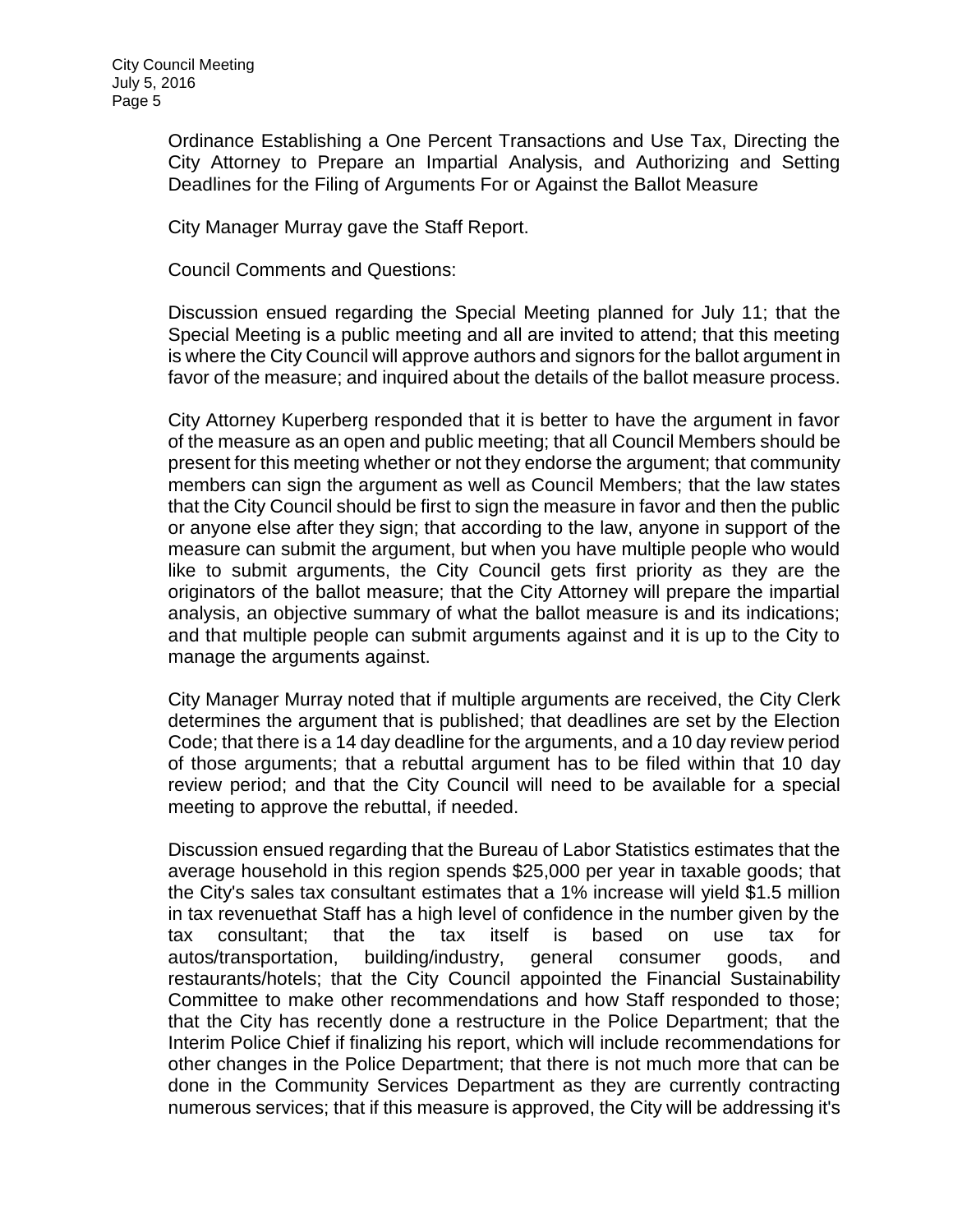unfunded liabilities to allow the City to stabilize its revenues and expenditures; that staff will continue to look at other ways to provide savings throughout the organization and within departments, and that City Management will also be reviewing options if the measure does not pass to ensure the sustainability of La Palma in the future; that the City Council will provide direction on how to use the revenue; and that the revenue will provide for services to maintain current levels and allow for enhanced services to the community.

## Public Input:

Keith Nelson, a La Palma resident, addressed the City Council regarding his opposition to forming a Financial Sustainability Committee if the City Council had already decided to move forward with a sales tax measure; opposition to not actively pursuing a joint agency with other policing agencies as recommended; opposition to paying for a consultant instead of spending the money to conduct more research on reorganizing and developing a better plan; opposition to a survey that highlighted police department services; opposition to not having any survey questions regarding the City's unfunded liabilities; and if the City loses Tesoro's revenue, the City is placed in the exact same predicament.

Robert Carruth, a La Palma resident, clarified that the Election Code details who gets to select the arguments; that there were several conclusions by the Financial Sustainability Committee that were recommended to the City Council; clarification on combining public safety services before contracting out; opposition to scare tactics to intimidate voters; opposition to no data driven decision in regards to the City's public safety options; opposition to the wording of the type of tax for this proposal; opposition to the City rebating Tesoro revenues; opposition to not getting employee compensation numbers quickly; and increased costs per employee due to rising costs of pensions.

Larry Herman, a La Palma resident, addressed the City Council regarding expenditures on the report; the difference between Public Works and Recreation Department expenditures; concern to not cut Public Works expenditures because they directly impact infrastructure and maintain the City's water; whether the City gets performance reports from SEAACA for the City's animal care services; whether the animal care service worker is dedicated to the City of La Palma; noted concerns for some cul-de-sacs needing street improvements; and requested transparency on how the tax revenue will be spent.

Interim Police Chief McCrary responded that we get monthly reports from SEAACA.

City Manager Murray responded that according to the City's contract, we get priority for animal service calls and that there is dedicated officer coverage for a 40 hour week.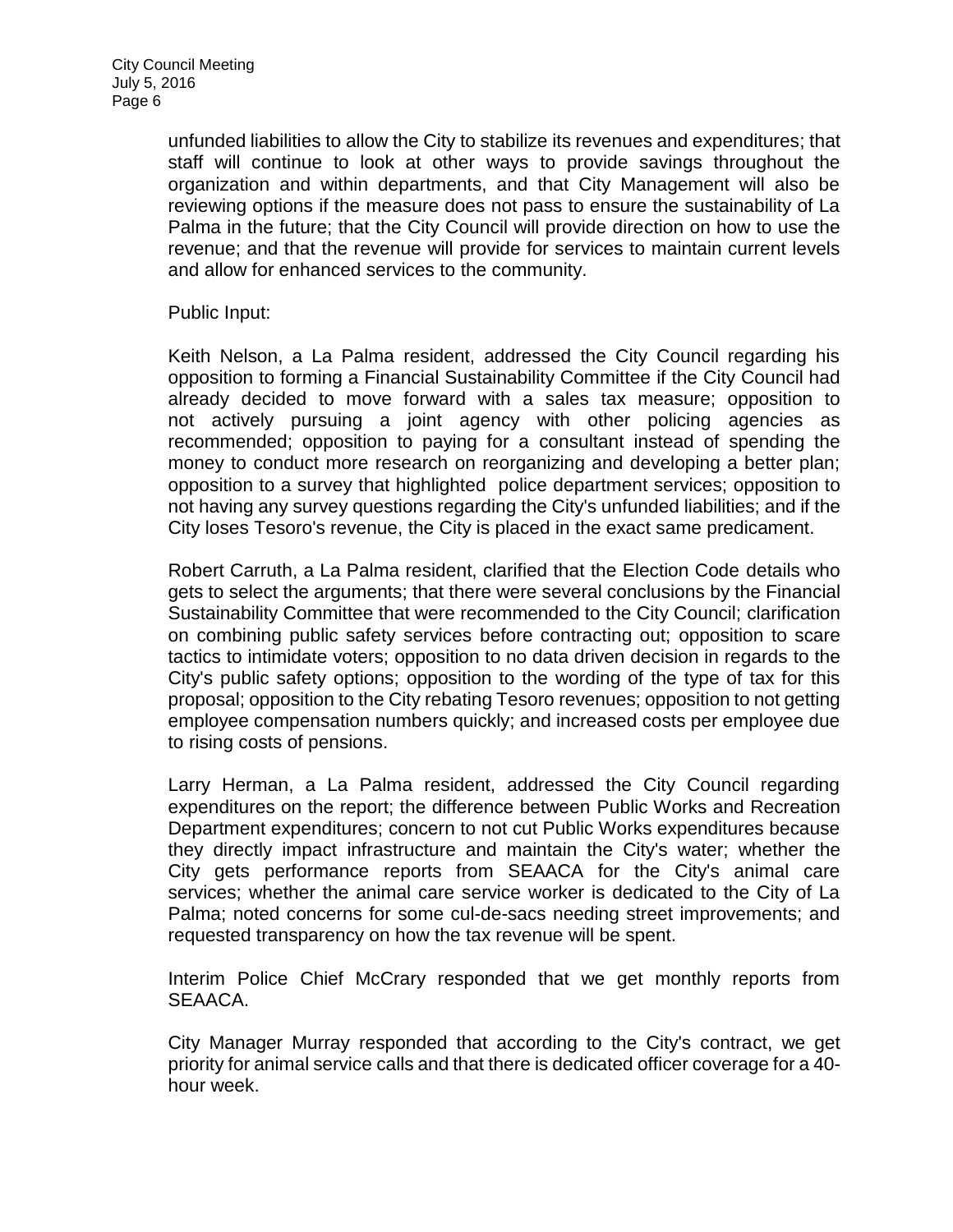Jeff McCombs, a La Palma resident, noted his opposition to the City Council not taking his staffing suggestions from two years ago into consideration; and inquired about the City's contribution to the employee portion of their pensions; when the next contract negotiations will take place; and that the measure should clearly state that revenues will go towards employee pensions.

City Manager Murray responded that in 2011, the outcome of the City's labor contracts was that all employees pay the entire portion of the required employee contributions towards pensions; that a tiered retirement structure was implemented; and that the next labor negotiations will be next year and that it is unlikely that there would be any changes to that structure.

City Attorney Kuperberg clarified Mr. Carruth's comment regarding the Elections Code and noted that while it is up to the election official to make the determination for selecting the arguments, the order of priorities is clearly listed; that although Staff made expenditure recommendations, the measure does not state how any of the funds will be spent; and that the City Council will make an annual decision on how the money gets spent during the budget process every year.

Council Member Hwangbo inquired about the oversight for the revenue if this measure is approved.

City Attorney Kuperberg responded that the financial oversight responsibility falls on the City Council during the warrant register process, mid-year budget adjustments, and the annual budget process; that the City Council can also choose to create a citizen committee charged with oversight of the revenue; and that the overview decision is ultimately up to the Council.

Discussion ensued regarding clarification that the sales tax is for anyone who buys goods in La Palma, whether they are a resident or not; that Council Member Shanahan supports this measure; that there is no other option - without removing the pension piece (which is not possible) - to get the City out of its structural deficit; that the professionals have already reviewed enough materials to know that even contracting out police services would not be enough savings to impact the structural deficit; that conducting a study for police services with the Sherriff could take a minimum of nine months to get the results; that the decision will be up to the citizens; support for the public's participation and comments during this process; that because the City of La Palma is so small, it is not structured to be sustainable; that the City Council needs to rethink the way it is conducting its government; that asking the residents to approve a tax measure is an easy way out and a short-term solution, but the City has created this urgency; that arguments for or against the measure would need to be approved by July 18; that Council Member Hwangbo will not be signing in support of the measure, but will support putting the measure on the ballot to allow the residents to make a decision; that the City make every effort to be fair by sharing a factual and impartial analysis of the City's issue; that since 2012, the City Council has made every effort to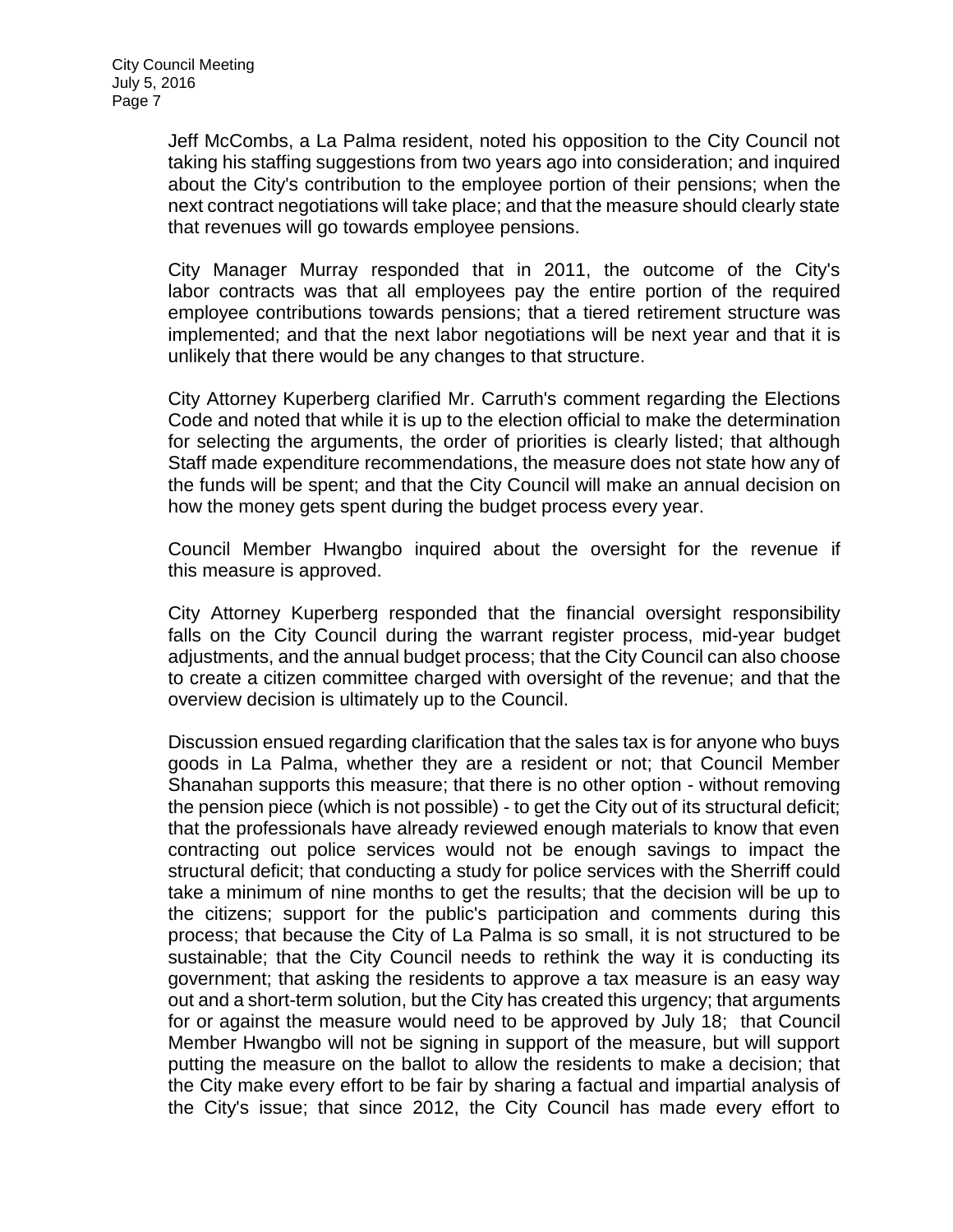restructure the organization by instituting several changes, making severe cuts, reducing operations, including police department staff significantly, and the City still has a deficit; that there is no way 'cut' the way out of the deficit; that pension costs are higher; that there would be no significant savings contracting out police as they include overhead and rising pension costs into their contracted rates; that the City is still obligated to pay its contractual pension obligations; that it is the City Council's responsibility to manage the funds received from the measure; that the citizens will need to decide whether it wants to continue being a city, but it is well known that most of the costs for a city are public safety; that if this does not pass, the City will have to look at significant cuts in service; that Mayor Goedhart supports this measure and will sign in favor of it; and that the public will need to decide the City's future.

Resolution No. 2016-50 proposing and submitting to the voters at the General Municipal Election to be held on November 8, 2016, a proposal to adopt an Initiative Ordinance establishing a one percent Transactions and Use Tax, directing the City Attorney to prepare an impartial analysis, and authorizing and setting deadlines for the filing of arguments for or against the ballot measure.

Council Member Shanahan made a motion to adopt Resolution No. 2016-50 proposing and submitting to the voters at the General Municipal Election to be Held on November 8, 2016, a proposal to Adopt an Initiative Ordinance establishing a One Percent Transactions and Use Tax, Directing the City Attorney to Prepare an Impartial Analysis, and Authorizing and Setting Deadlines for the Filing of Arguments For or Against the Ballot Measure; and set a special meeting on July 11, 2016, to sign the argument in favor of the measure.

The motion was seconded by Mayor Pro Tem Steggell and carried on the following vote:

| AYES: | Mayor Goedhart, Council Member Hwangbo,<br>Council Member Kim, Council Member<br>Shanahan, and Mayor Pro Tem Steggell |
|-------|-----------------------------------------------------------------------------------------------------------------------|
| NOES: | <b>None</b>                                                                                                           |

## [COUNCILMEMBER AB1234 REPORTS, REPORTS FROM CITY-AFFILIATED](http://lapalma.granicus.com/MediaPlayer.php?view_id=&clip_id=1017&meta_id=134822)  [COMMITTEES, AND COUNCIL REMARKS](http://lapalma.granicus.com/MediaPlayer.php?view_id=&clip_id=1017&meta_id=134822)

**Council Member Shanahan** thanked Staff and the public for their work and participation with the July 4th Run for Fun.

**Mayor Pro Tem Steggell** thanked Staff for their efforts at the July 4th Run for Fun.